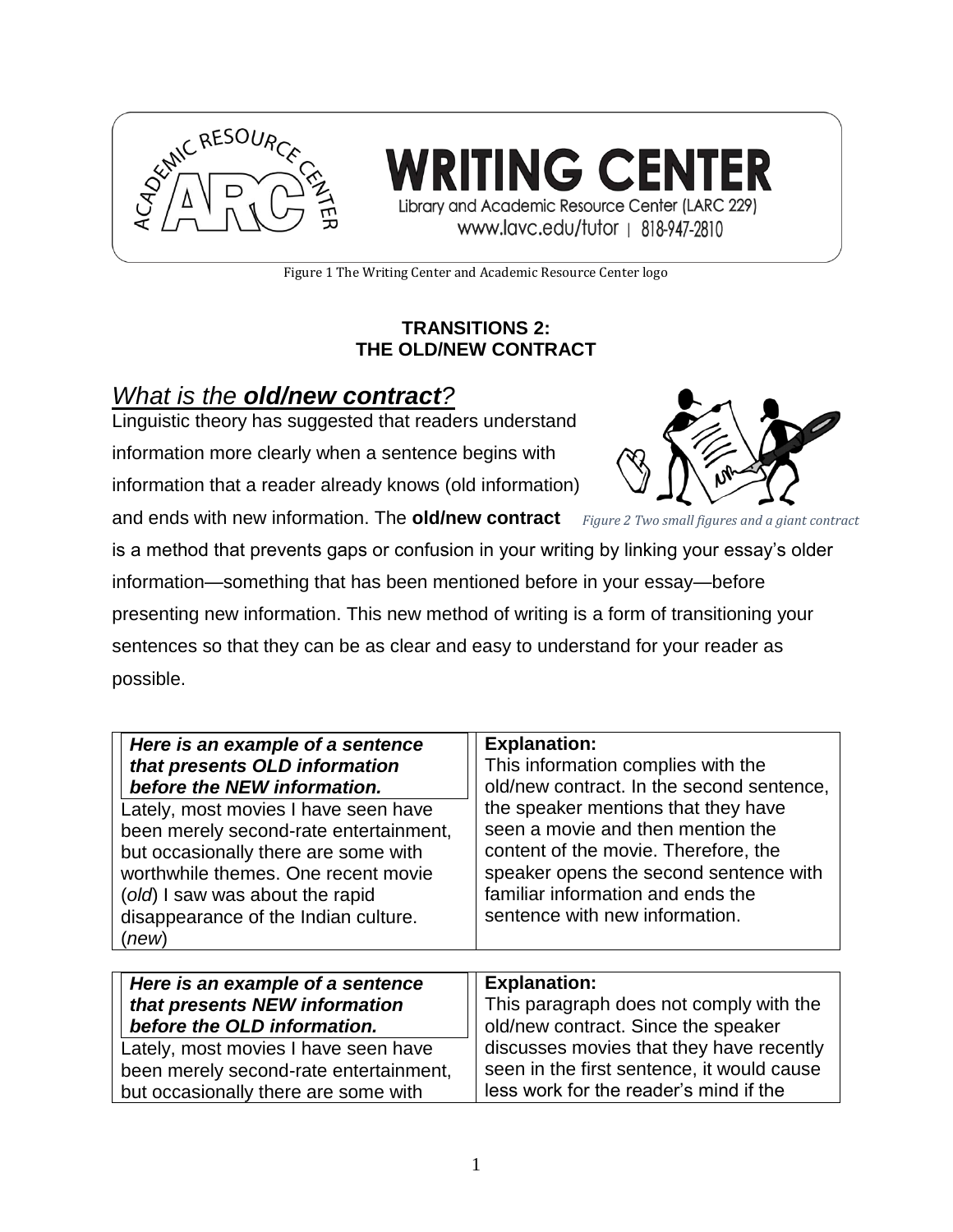| second sentence opened with familiar     |
|------------------------------------------|
| information. The familiar information is |
| the fact that the speaker has recently   |
| seen a movie. Then, the speaker can      |
| discuss the content of the movie they've |
| recently seen, which would be new        |
| information.                             |
|                                          |

## *The Old-Before-New Way:*

So why does the second sentence sound clearer than the first? Perhaps it is because your brain was able to register the **OLD**, familiar information before it has to register the **NEW**, unfamiliar information. When a writer does not begin a sentence with **OLD** information, the reader has to hold the **NEW** material in suspension until they have figured out how it connects to what has been mentioned before. In other words, it will take the reader longer to understand the meaning of the sentence. This is because in the Standard English sentence, the topic (or subject) comes before the predicate (the end of the sentence that modifies the subject). **NEW** information that advances the argument should be at the end of the sentence, or in the predicate position. The old/new contract states that the **OLD**, backward-linking material comes at the beginning of a sentence and that the **NEW**, argument-advancing material comes at the end.

## *How to Make Links to the "Old":*

So, what exactly do we mean by "old" or "familiar" information? We mean everything that the reader has read so far. Any upcoming sentence contains new information, but once the reader has read it, the information becomes old or familiar. There are many strategies for making links to old information, such as…

o *Repeating keywords:* Repeating a keyword from a preceding sentence or an earlier sentence is one of the most common ways to connect your sentences to old information.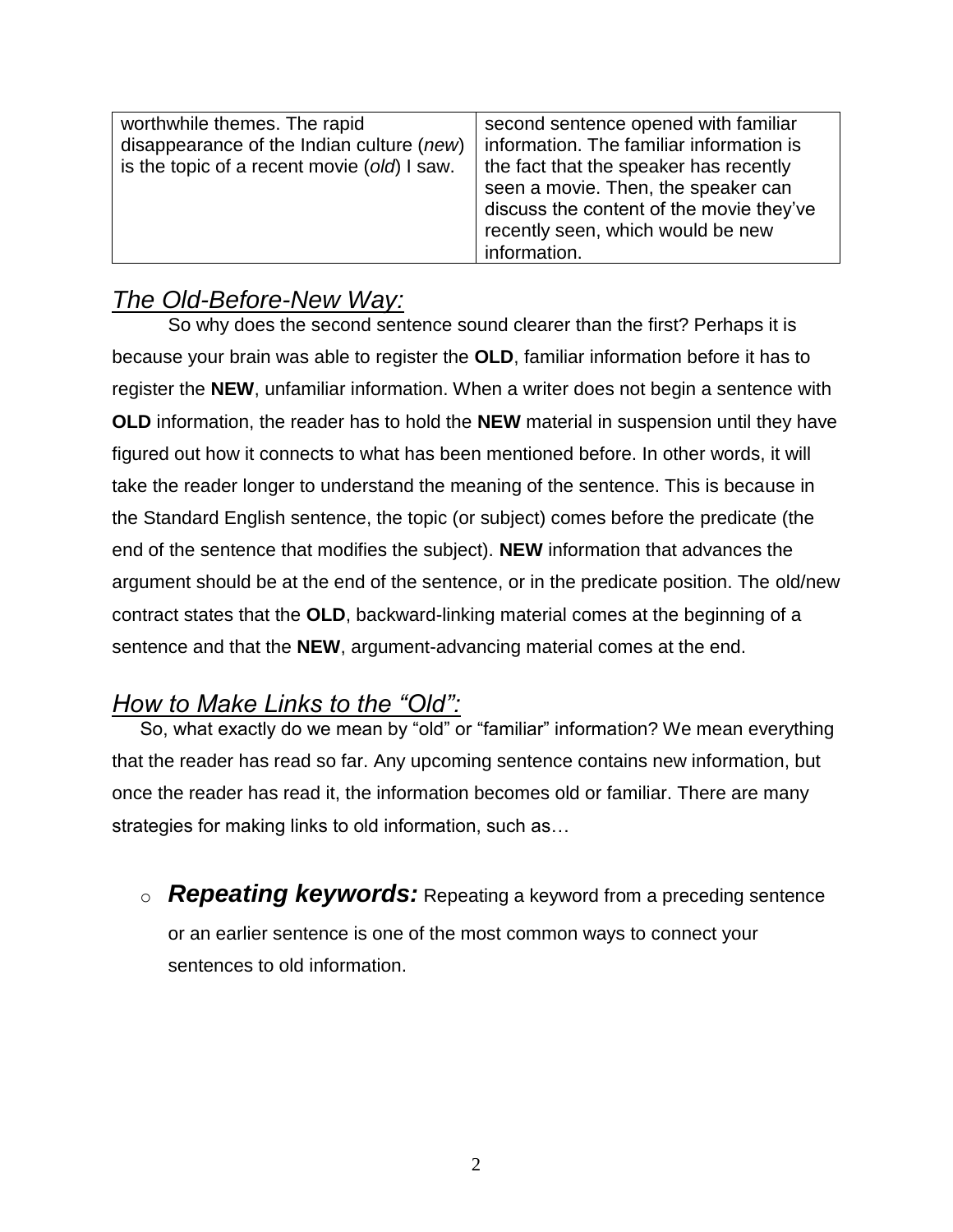In the previous example, make note of the number of sentences that open with "father," "Father's," or "fathering." By repeating these key terms we can remind the reader about the old information so that they can better understand any new information that we will present (in this case, new information about "fathers").

#### **For example:**

- $\checkmark$  "What fathers do—their special parenting style—is not only highly complementary to what mothers do but is by all indications important in its own right."
- *"*Yet the fathers' style of play seems to have unusual significance."
- $\checkmark$  For example, an often-overlooked dimension of fathering is play.
- o *Substituting pronouns for keywords:* Instead of always using keywords to relate back to old information, you can instead use pronouns, such as "it" or "their."

In our example, the second sentence opens with the pronoun "it," which is referring to "research," and the pronoun "their," which refers to "fathers." The last three sentences also open with the pronoun "it," which is referring to "father's style of play." When the reader reads these pronouns, they subconsciously know that they are referring back to the subjects in the old information. Therefore, we are linking back to the old information and creating clarity.

## **For example:**

- **√** "It shows that in almost all of their interactions with children, father do things a little differently from mothers."
- $\checkmark$  "From their children's birth through adolescence, fathers tend to emphasize play more than caretaking. This may be troubling to egalitarian feminists, and it would indeed be wise for most fathers to spend more time in caretaking."
- $\checkmark$  "It is likely to be both physically stimulating and exciting. With older children it involves more physical games and teamwork that require the competitive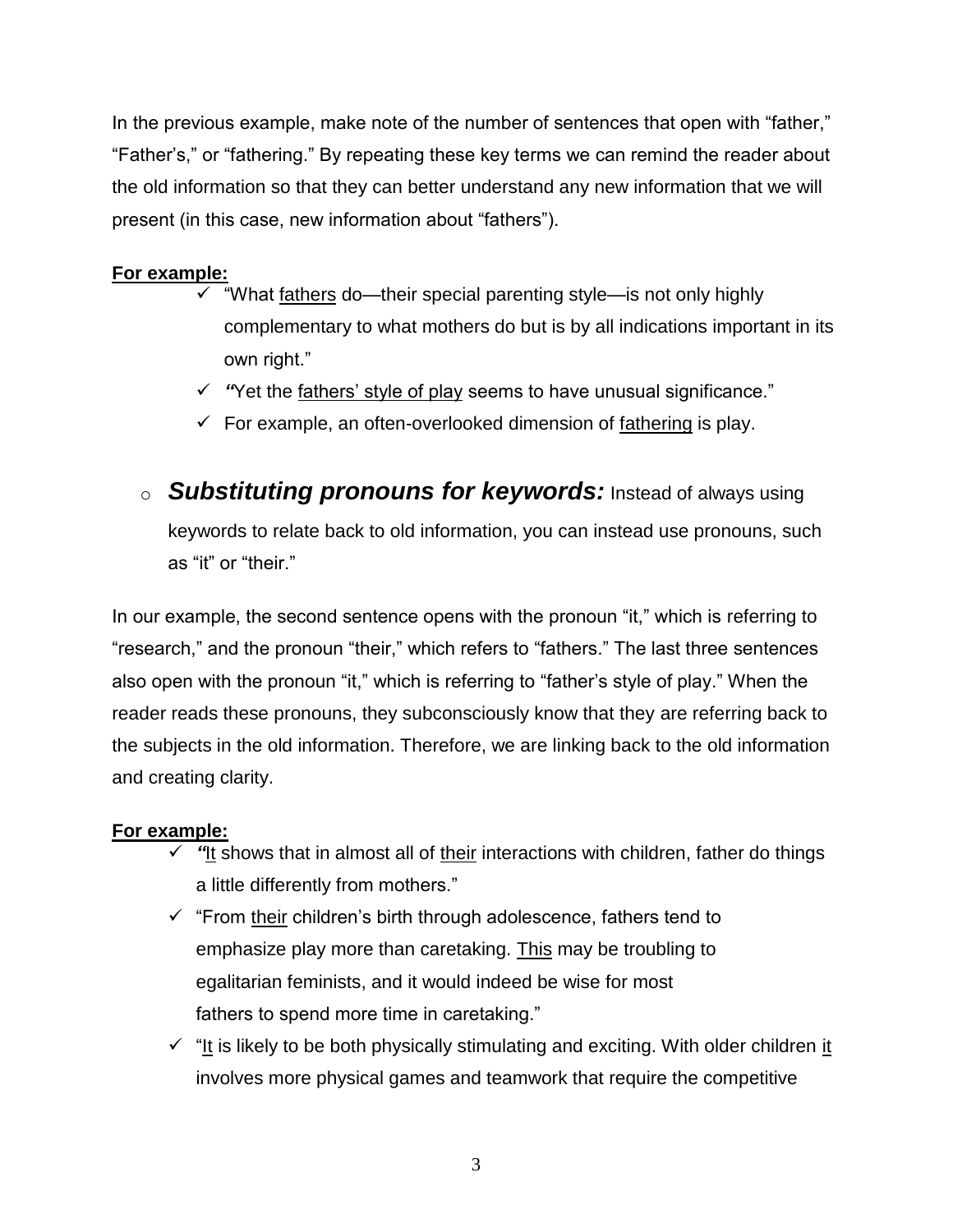testing of physical and mental skills. It frequently resembles an apprenticeship or teaching relationship: Come on let me show you how."

## o *Summarize, rephrase, or restate earlier concepts:* Writers

can link to an earlier sentence by using a word or phrase that summarizes or restates a key concept.

Again, in our example about fathering, the second sentence, "interactions with children," restates a key concept of childrearing. Finally, note that the pronoun "this" in the second paragraph sums up the main ideas in the previous two sentences.

## **For example:**

- $\checkmark$  "It shows that in almost all of their interactions with children, father do things a little differently from mothers."
- $\checkmark$  "This may be troubling to egalitarian feminists, and it would indeed be wise for most fathers to spend more time in caretaking."

**Use a transition word**: Writers can also use transition words such as *first . . .* , *second . . ., third . . .* or *therefore* or *however* to cue to the reader about the logical relationship between an upcoming sentence and the preceding sentence(s).

The example in the second paragraph opens with "For example," which indicates that the upcoming paragraph will illustrate a concept identified in the previous paragraph.

## **For example:**

An often-overlooked dimension of fathering is play."

## *Exercise:*

**Read the following paragraph and underline the writing techniques that follow the old/new contract. Are there repeated keywords, pronouns, restatements, and/or transitions?**